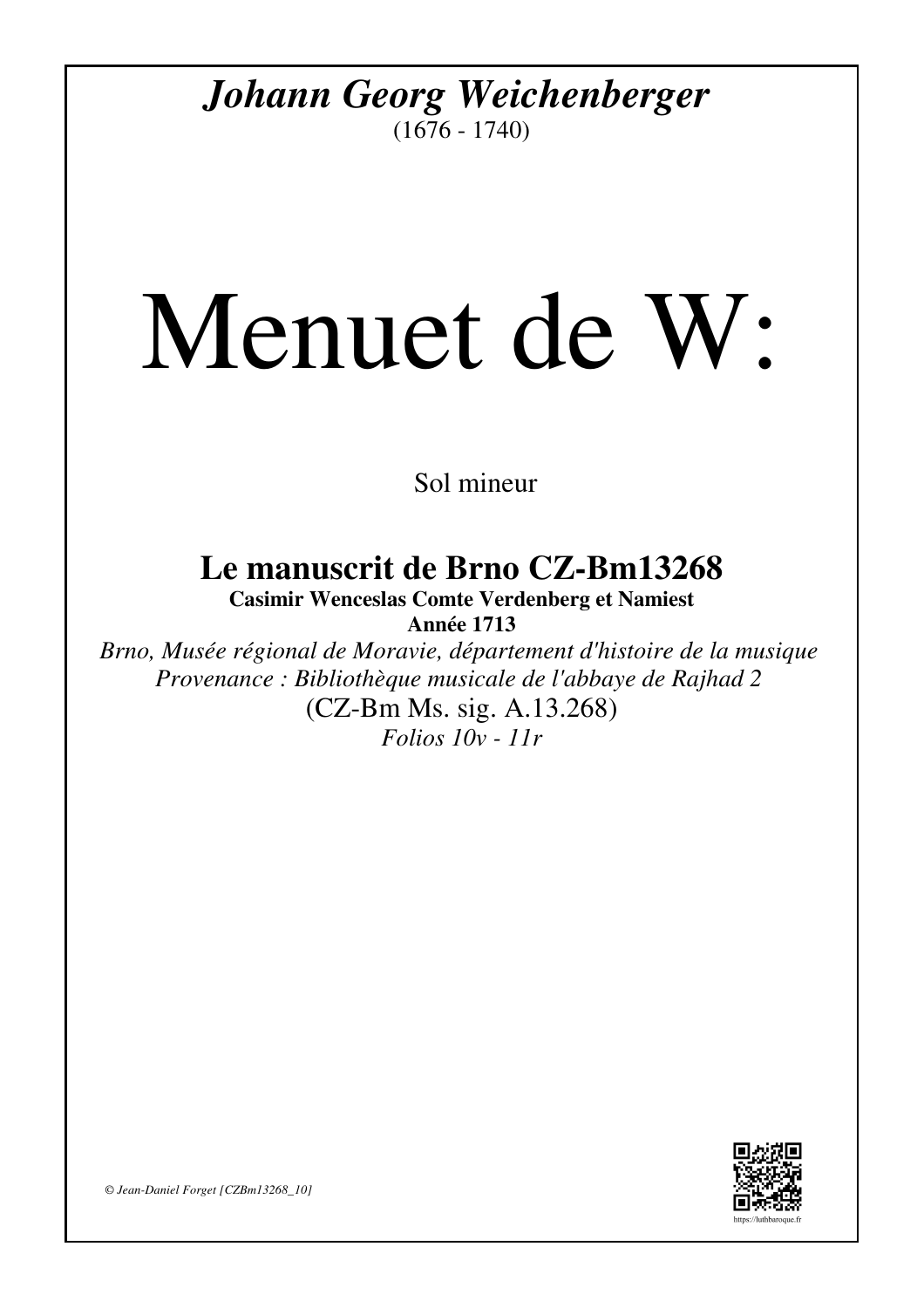

1. Tablature originale : blanche

2. Tablature originale : pas d'indication rythmique

Ms. Brno CZ-Bm13268, Johann Georg Weichenberger, Menuet de W: en Sol mineur. [CZBm13268\_10] Page 1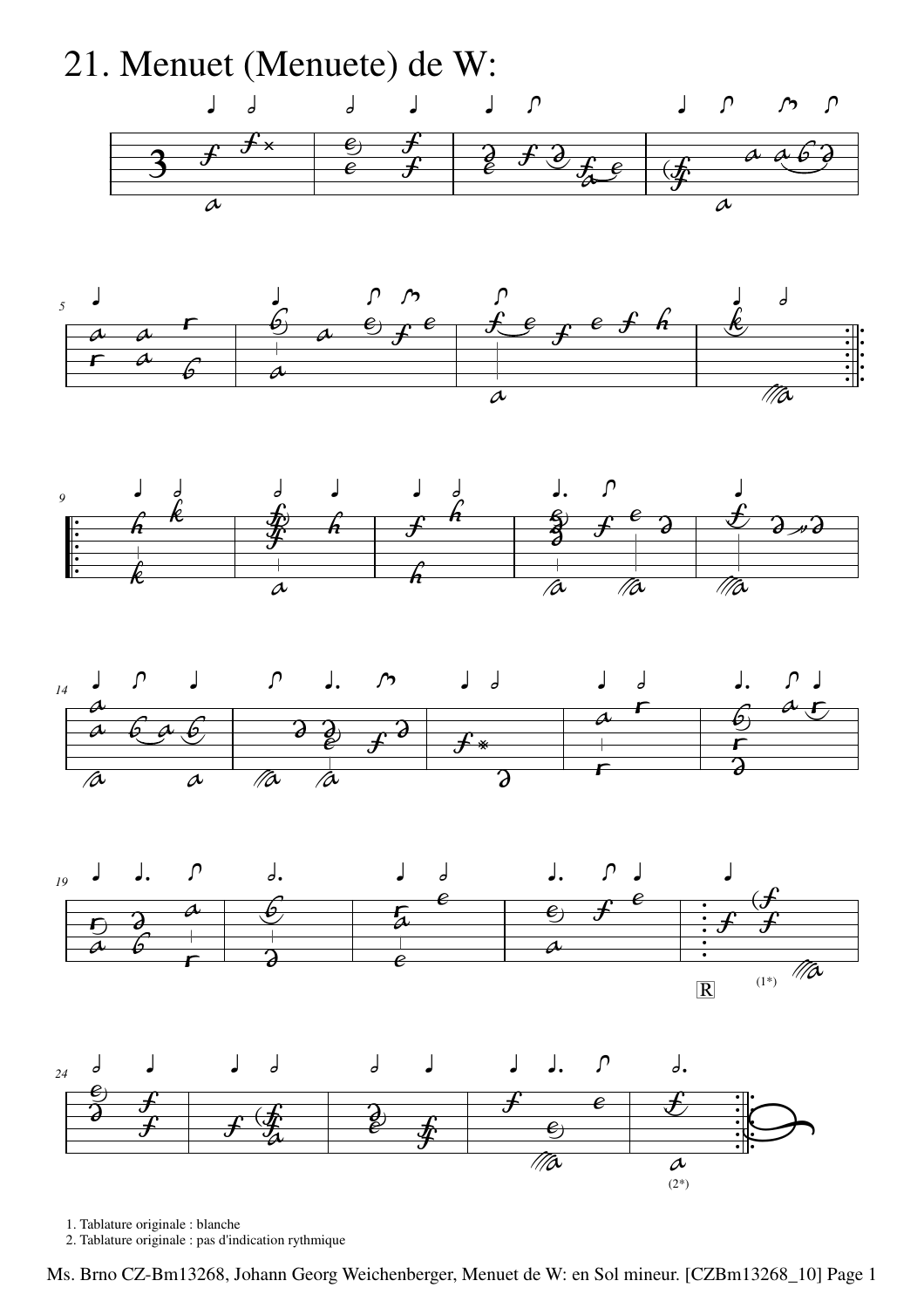## Tonalité : Sol mineur *Accord des basses du luth : 1 bémol*

*Scordature par octave*



*Accord des 11 chœurs du luth*